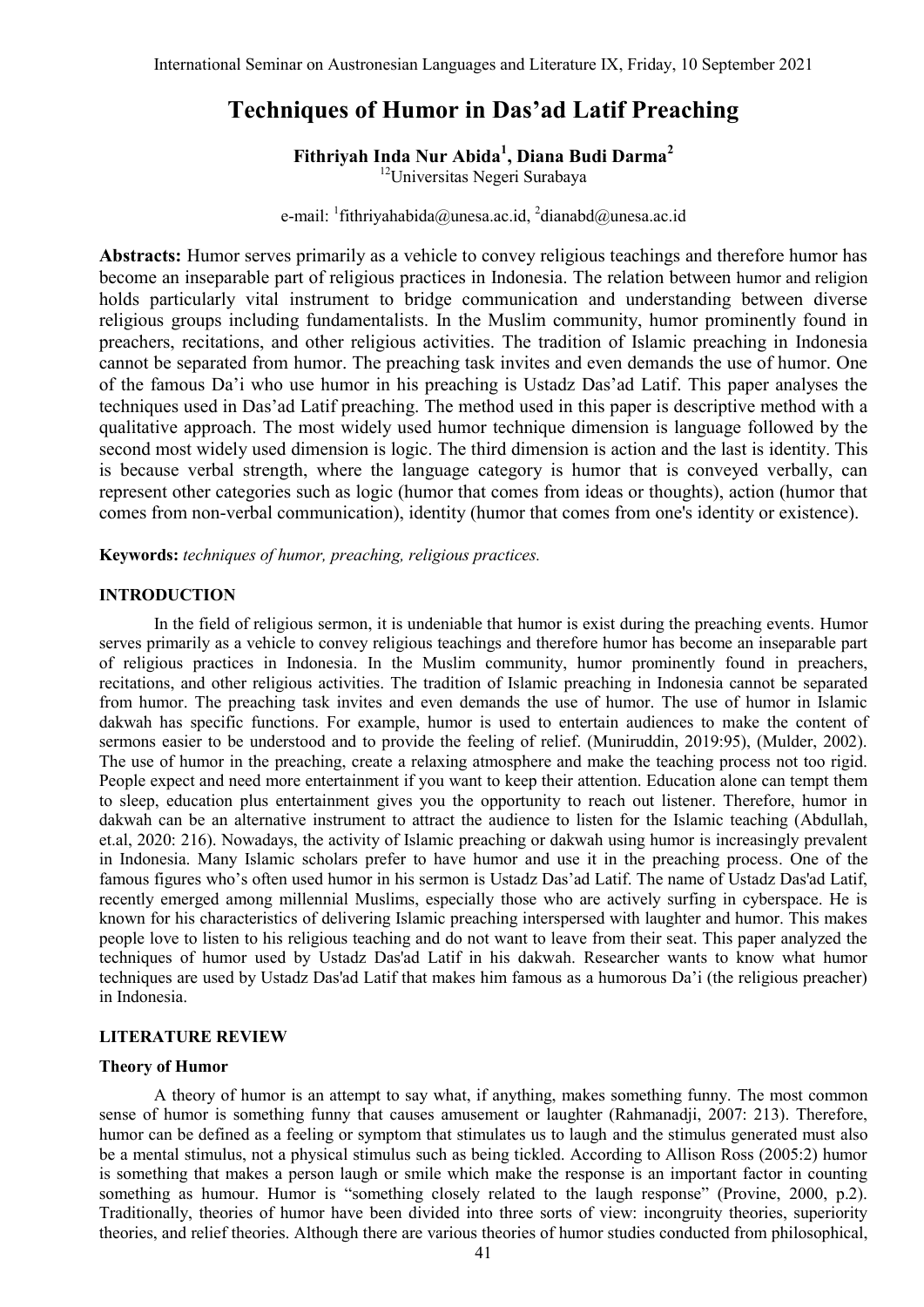psychological, sociological, anthropological and linguistic perspectives, perhaps the most influential approach to humor at present is that represented by the semantic theories of Victor Raskin (1985) and Salvatore Attardo (2001). These theories seek the source of humorousness in the structure of jokes and longer comic texts, and they explicitly eschew any interest in specific performances in favor of proposing a theory of speakers' competence at producing and interpreting humor. Attardo highlights the aggression theories (for which every humorous experience arises as an expression of a superiority feeling of a human being towards another human being), the release theories (for which humor is the effect resulting from a release of accumulated energy) and the incongruity theories (according to which humor is based on the discovery of a reality or a thought that turns out to be inconsistent with what was expected). In order to bring laughter to individuals requires several techniques. According to Berger (2017: 12) there are 4 basic categories of humor techniques: language (humor is created or raised through words, the way of speaking, the meaning of words, or the consequences of words), logic (The humor is ideational; humor is created or raised through the results of thinking), identity (The humor is existential, humor is created or raised through the speaker's identity.), and action (humor is raised or evoked through physical actions / nonverbal communication such as hand or foot movements, actions, or expressions). In line with this, Rakhmat (1992: 127-134) describes that the types of humor based on the technique is divided into satire, exaggeration, parody, irony, burlesque, sudden turns, pun (wordplay), strange behavior of characters, and behavior of strange people.

#### **Humor and Dakwah**

Da'wah has the meaning as an activity invitation which is done consciously and planned in efforts to influence others, both individually and as a group so that there arises in him an understanding, awareness, appreciation and experience to religious teachings as the message conveyed to him without any elements of coercion. Da'wah is often described as practical activities in the form of lectures delivery of Islamic teachings. It is delivered in the form of verbal activities and carried out on the pulpit (Japarudin, 2017:1). The existence of da'wah is very important in Islam. Da'wah and Islam cannot be separated from one another. Da'wah is an attempt to invites, calls, and influences people to always hold on to the teachings of Allah in order to obtain happiness in life the world and the hereafter (Munir 2009: 50). The purpose of da'wah is to guide humans to achieve goodness, to make people submit to Allah SWT, draw closer to Him in order to introspect on what has been done and realize happiness (Pimay, 2006). Historically speaking, the usage of humor in delivering religious sermon can be traced back to the life of Prophet Muhammad. In Indonesia context, humor is intrinsic to the religious experience and in preachers, dai (the religious preacher) always inserts the element of humor. For religion always insinuates good humor, it has the provision to become an effective tool in mediation and conflict resolution. The relation between humor and religion holds particularly vital instrument to bridge communication and understanding between diverse religious groups including fundamentalists. Therefore, the use of humor in delivering Islamic teachings must be educational, motivational, and informative humor. One of the things we know is that a religious faith is about the well-being of its followers. And through humor people found relief from pain and found healing. Humor can act as a release of restrained instincts and inner tension. As well as being a medium of entertainment and learning. Thus, humor in da'wah is very effective in delivering the Islamic messages to Indonesian people.

#### **METHODOLOGY**

In this research, the researcher used descriptive qualitative method. Based on Fraenkel and Wallen (2009: 422), qualitative research is research studies that investigate the quality of relationships, activities, situations, or materials. The concept used are the da'wah, humor, and humor techniques. In collecting the data, the researcher used documentation analysis for collecting the data. The process of collecting the data consisted of the the following steps. First, the researcher watched the preaching program by Ustadz Das'ad Latif. Second, the researcher transcribed the preaching into papers. The last, the researcher classified and transferred the humor used by the speakers into the data sheet. After data was collected, the researcher analyzed the humor techniques used by the preacher. In analyzing the data, there were some steps were used by the researcher, they were identification, classification, reduction, description and conclusion.

## **RESULT AND DISCUSSION**

During the sermon, preacher mostly did not prepare the script of the da'wah, it is spontaneously delivered according to the situation at the present time. Therefore, each of the preacher has his/her own style. Ustadz Das'ad Latif often delivers funny, witty, but meaningful lectures. The language of humor in Ustadz